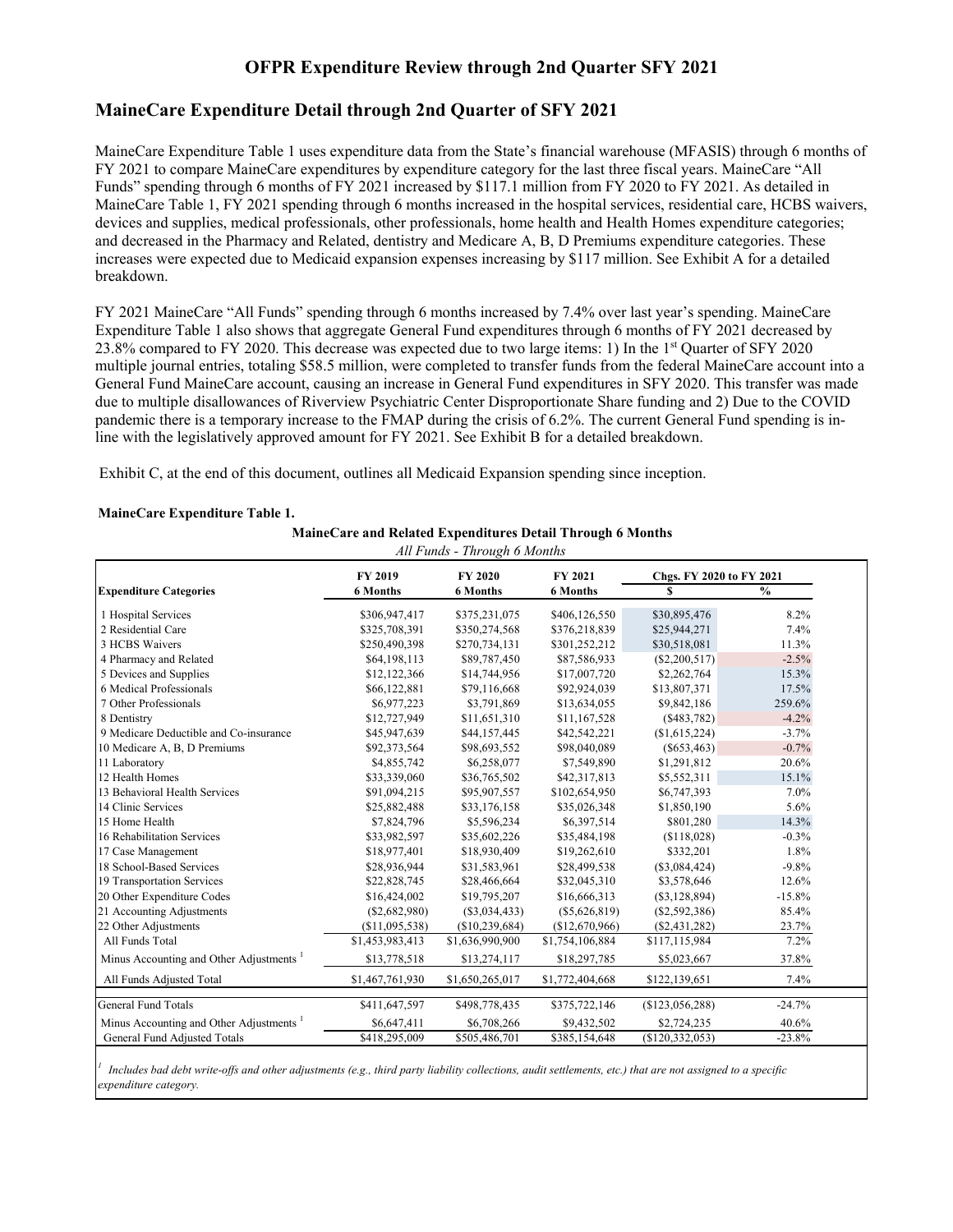## **Exhibit A**

### **Outline of All Funds Expenditure Increases through 2nd Quarter of SFY 2021**

## **Medicaid Expansion Impact - By Funds**

*Through the 2nd Quarter of SFY 2021*

| <b>Expenditure Categories</b>          |    | <b>SFY 2020</b> |               | <b>SFY 2021</b> |    | <b>Difference</b> |
|----------------------------------------|----|-----------------|---------------|-----------------|----|-------------------|
| 1 Hospital Services                    | \$ | 63,801,679      | <sup>\$</sup> | 145,728,161     | \$ | 81,926,482        |
| 2 Residential Care                     | \$ | 3,349,685       | \$.           | 6,262,675       | S  | 2,912,989         |
| 3 HCBS Waivers                         | \$ | 1,652,494       | S             | 2,319,042       | \$ | 666,548           |
| 4 Pharmacy and Related                 | \$ | 31,404,693      | S             | 33,498,048      | \$ | 2,093,356         |
| 5 Devices and Supplies                 | \$ | 1,607,336       | S             | 3,010,436       | \$ | 1,403,100         |
| 6 Medical Professionals                | \$ | 13,670,619      | S             | 24,534,865      | \$ | 10,864,246        |
| 7 Other Professionals                  | \$ | 534,126         | S             | 1,020,990       | \$ | 486,864           |
| 8 Dentistry                            | \$ | 853,163         | S             | 1,331,614       | \$ | 478,452           |
| 9 Medicare Deductible and Co-insurance | \$ | 65,019          | \$            | 122,571         | \$ | 57,552            |
| 11 Laboratory                          | \$ | 2,419,880       | S             | 3,220,825       | \$ | 800,946           |
| 12 Health Homes                        | \$ | 1,782,090       | S             | 6,272,266       | S  | 4,490,176         |
| 13 Behavioral Health Services          | \$ | 8,311,380       | S             | 13,673,579      | S  | 5,362,198         |
| 14 Clinic Services                     | \$ | 7,614,944       | \$.           | 10,214,853      | \$ | 2,599,908         |
| 15 Home Health                         | \$ | 611,281         | \$            | 841,485         | \$ | 230,204           |
| 16 Rehabilitation Services             | \$ | 297,748         | S             | 720,968         | S  | 423,220           |
| 17 Case Management                     | \$ | 536,291         | \$.           | 755,057         | \$ | 218,766           |
| 18 School Based Services               | \$ | 36,038          | S             | 14,666          | S  | (21, 373)         |
| 19 Transportation Services             | \$ | 6,222,650       | S             | 8,821,772       | \$ | 2,599,122         |
| 20 Other Expenditure Codes             |    | 7,274           | \$            | 8,741           | \$ | 1,468             |
| <b>Medicaid Expansion Total</b>        | S  | 144,778,390     | \$            | 262,372,614     | \$ | 117,594,225       |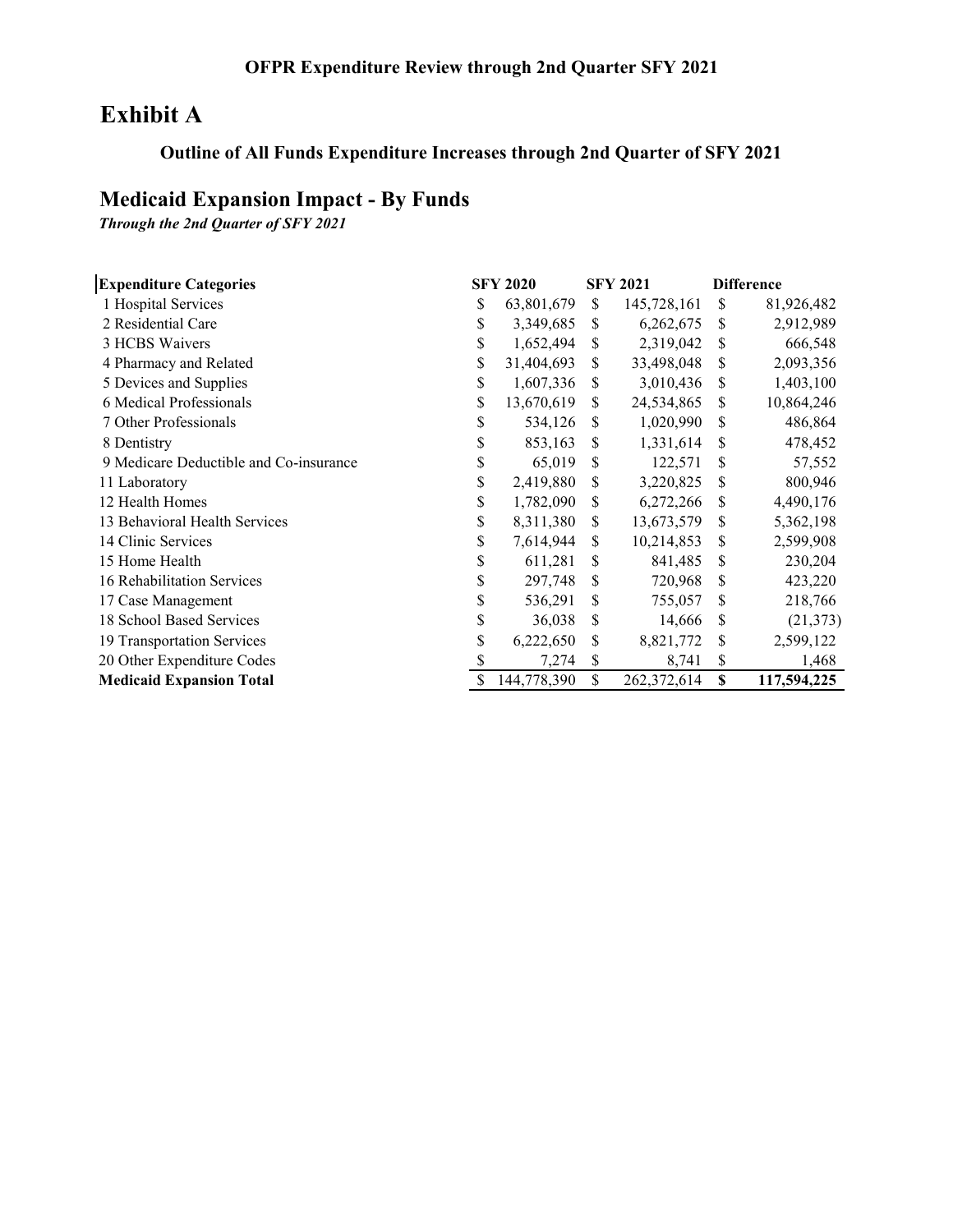#### **OFPR Expenditure Review through 2nd Quarter SFY 2021**

### **Exhibit B**

#### **Outline of General Funds Expenditure Overall Decrease through 2nd Quarter of SFY 2021**

### **Medicaid Expansion Impact - By Funds**

*Through the 2nd Quarter of SFY 2021*

| <b>Expenditure Categories</b><br><b>SFY 2020</b> |    |            |     | <b>SFY 2021</b> | <b>Difference</b> |            |  |
|--------------------------------------------------|----|------------|-----|-----------------|-------------------|------------|--|
| 1 Hospital Services                              | S  | 6,028,181  | S   | 17, 117, 506    | S.                | 11,089,326 |  |
| 2 Residential Care                               | S  | 244,477    | S   | 651,965         | \$.               | 407,489    |  |
| 3 HCBS Waivers                                   | S  | 1,652,494  | \$. | 2,319,042       | \$.               | 666,548    |  |
| 4 Pharmacy and Related                           | \$ | 3,418,180  | \$. | 7,399,885       | S                 | 3,981,705  |  |
| 5 Devices and Supplies                           | S  | 183,990    | \$. | 408,786         | S                 | 224,797    |  |
| 6 Medical Professionals                          | \$ | 1,369,928  | \$. | 2,953,194       | S                 | 1,583,266  |  |
| 7 Other Professionals                            |    | 63,666     | S   | 126,930         | S                 | 63,265     |  |
| 8 Dentistry                                      |    | 95,933     | S   | 174,162         | \$                | 78,229     |  |
| 9 Medicare Deductible and Co-insurance           | \$ | 6,618      | S   | 15,588          | S                 | 8,970      |  |
| 11 Laboratory                                    | S  | 220,818    | S   | 386,899         | S                 | 166,082    |  |
| 12 Health Homes                                  | S  | 170,919    | S   | 741,513         | S                 | 570,594    |  |
| 13 Behavioral Health Services                    | S  | 752,780    | S.  | 1,602,096       | S                 | 849,316    |  |
| 14 Clinic Services                               | S  | 712,165    | S   | 1,227,077       | \$                | 514,912    |  |
| 15 Home Health                                   | \$ | 53,027     | S   | 88,663          | S                 | 35,637     |  |
| 16 Rehabilitation Services                       | \$ | 28,368     | S.  | 82,938          | \$.               | 54,570     |  |
| 17 Case Management                               | \$ | 42,794     | S   | 78,538          | S                 | 35,743     |  |
| 18 School Based Services                         |    | 2,522      | S   | 1,466           | S                 | (1,056)    |  |
| 19 Transportation Services                       | S  | 639,394    | S   | 1,132,504       | S                 | 493,110    |  |
| 20 Other Expenditure Codes                       |    | 534        | S   | 882             | \$                | 348        |  |
| <b>Medicaid Expansion Total</b>                  |    | 15,686,788 | \$  | 36,509,637      | S                 | 20,822,849 |  |

*Estimated Expenditure decrease due to COVID FMAP Increase of 6.2%*

*One-time DSH Journal in 1st Quarter of SFY 2020.*

(\$58,501,189)

\$ (81,747,037.97)

**Total of all Differences \$ (119,425,378)**